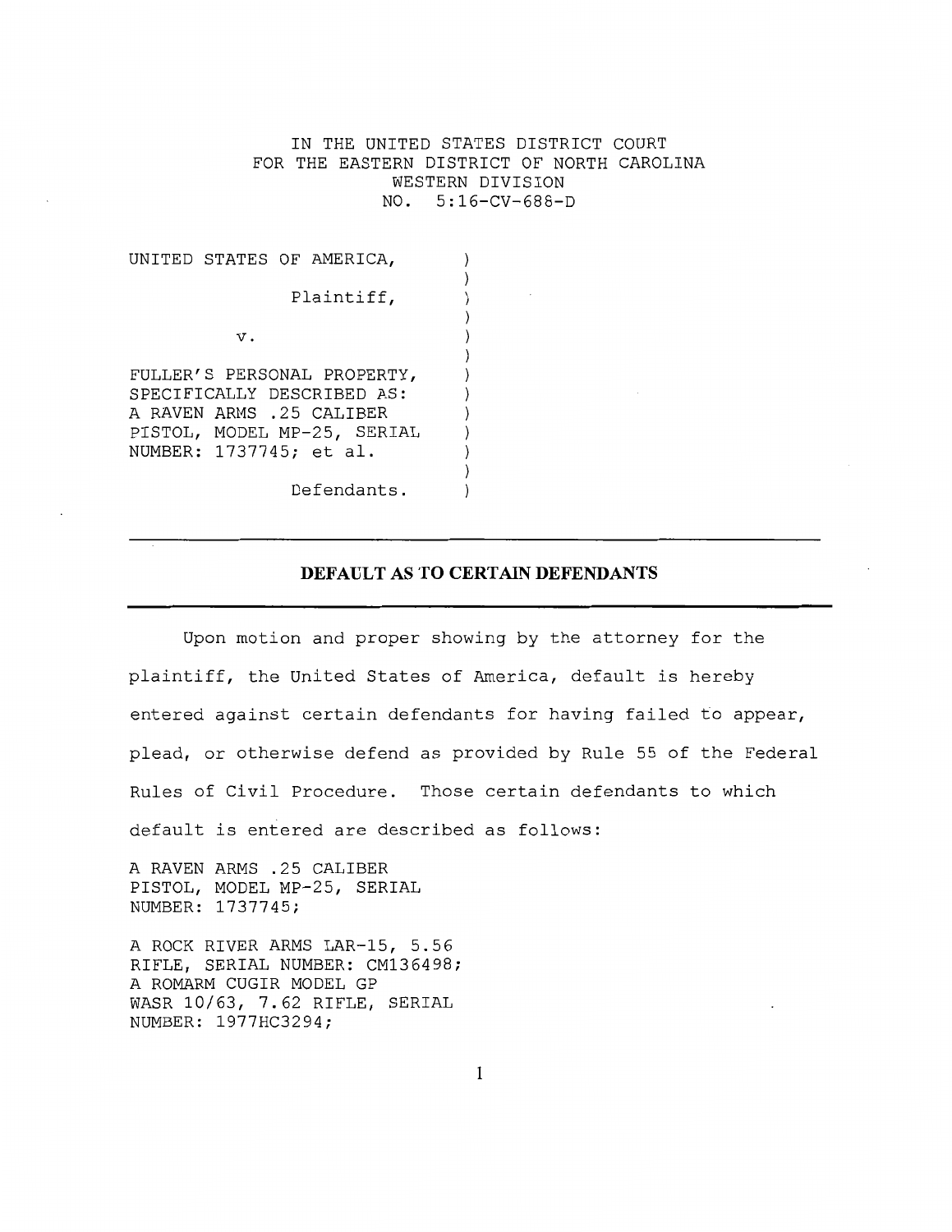A SAVAGE ARMS MODEL 93R17, .17 CALIBER RIFLE, SERIAL NUMBER: 1207102;

A TAURUS MODEL 85, .38 SPECIAL PISTOL, SERIAL NUMBER: SD23863;

A MARLIN MODEL 925M, .22 CALIBER RIFLE, SERIAL NUMBER: 91670097;

A ROMARM/CUGIR MODEL ROMAK 991, 7.62 x 39 MM RIFLE, SERIAL NUMBER: 1-00503-99;

A GLOCK 29, 10 MM PISTOL, SERIAL NUMBER: RUT663;

BUSHNELL BANNER 3-9X40MM SCOPE;

TWO (2) GENERIC SCOPES;

AO VARMINT SCOPE;

LIGHT AND LASER LITHIUM SCOPE;

A RAVEN 25 CAL MP-25 HANDGUN, SERIAL NUMBER: 1737745;

LEGION ARMS LIGHT LITHIUM SCOPE;

CENTERPOINT SCOPE;

TRU GLO SCOPE;

VANGUARD SCOPE;

REDFIELD SCOPE:

ALL RELATED AMMUNITION AND MAGAZINES;

BULLDOG HOLSTER;